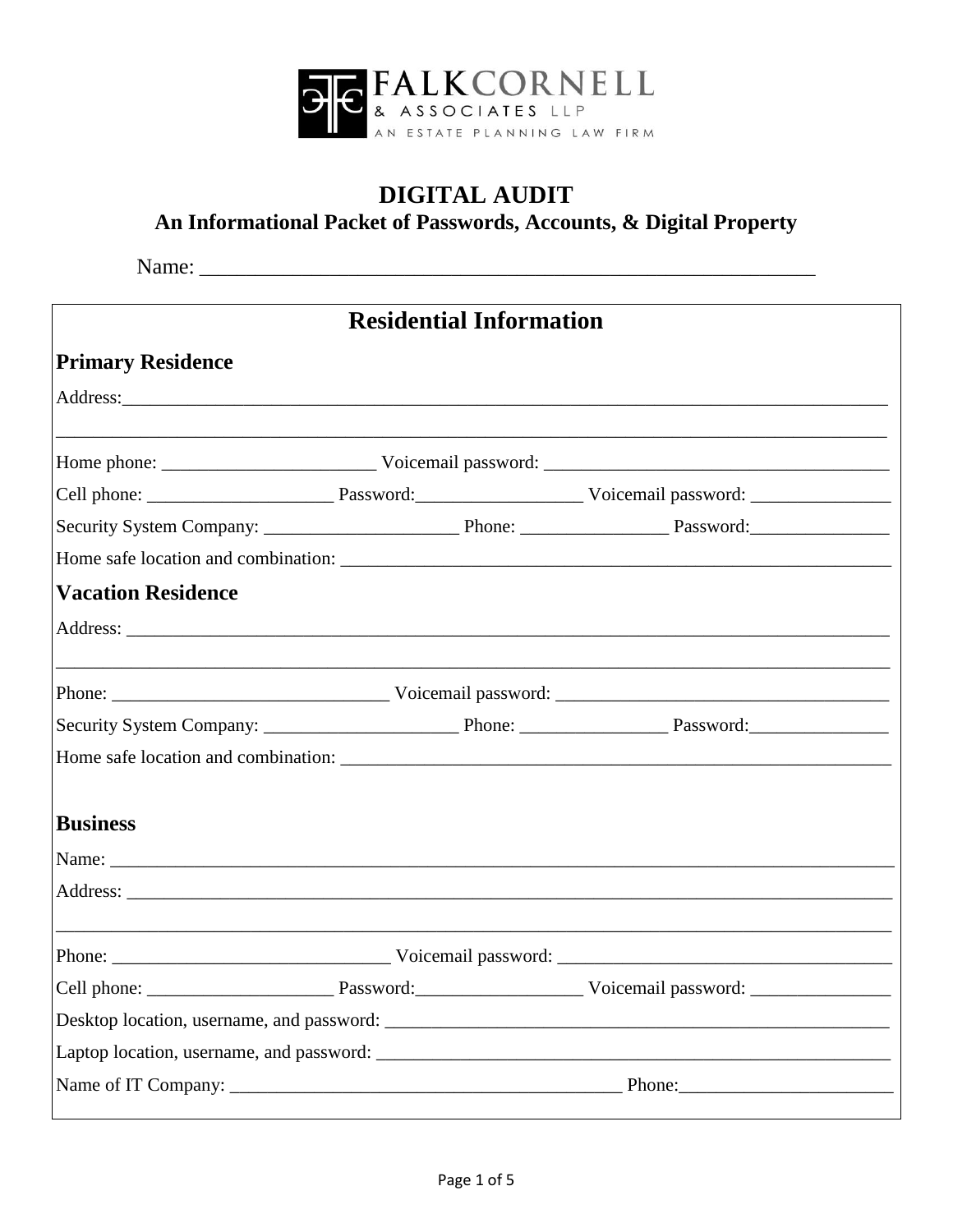## **Computers**

| $\sim$ $\sim$ $\sim$ $\sim$ $\sim$ $\sim$ $\sim$ |                  |                  |  |
|--------------------------------------------------|------------------|------------------|--|
| <b>Location:</b>                                 | <b>Username:</b> | <b>Password:</b> |  |
|                                                  |                  |                  |  |
|                                                  |                  |                  |  |
|                                                  |                  |                  |  |

| <b>Email Accounts</b> |                       |                  |  |
|-----------------------|-----------------------|------------------|--|
| <b>Provider:</b>      | <b>Email Address:</b> | <b>Password:</b> |  |
|                       |                       |                  |  |
|                       |                       |                  |  |
|                       |                       |                  |  |
|                       |                       |                  |  |
|                       |                       |                  |  |
|                       |                       |                  |  |
|                       |                       |                  |  |

| <b>Social Networking</b> |                                                                                                                      |           |  |
|--------------------------|----------------------------------------------------------------------------------------------------------------------|-----------|--|
| Site:                    | <b>Username:</b>                                                                                                     | Password: |  |
| Facebook:                |                                                                                                                      |           |  |
| LinkedIn:                |                                                                                                                      |           |  |
| Twitter:                 |                                                                                                                      |           |  |
| Pinterest:               | <u> 1980 - Jan Samuel Barbara, martin da shekara 1980 - Andrea Samuel Barbara, mashrida a tsara 1980 - Andrea Sa</u> |           |  |
|                          | Other:                                                                                                               |           |  |
|                          |                                                                                                                      |           |  |
|                          |                                                                                                                      |           |  |
|                          |                                                                                                                      |           |  |

| <b>Chat, Instant Messaging, and Video Chat Accounts</b> |                  |           |  |
|---------------------------------------------------------|------------------|-----------|--|
| Site:                                                   | <b>Username:</b> | Password: |  |
| Skype:                                                  |                  |           |  |
| <b>AOL</b> Instant Messenger:                           |                  |           |  |
| Yahoo! Messenger:                                       |                  |           |  |
| Google Talk:                                            |                  |           |  |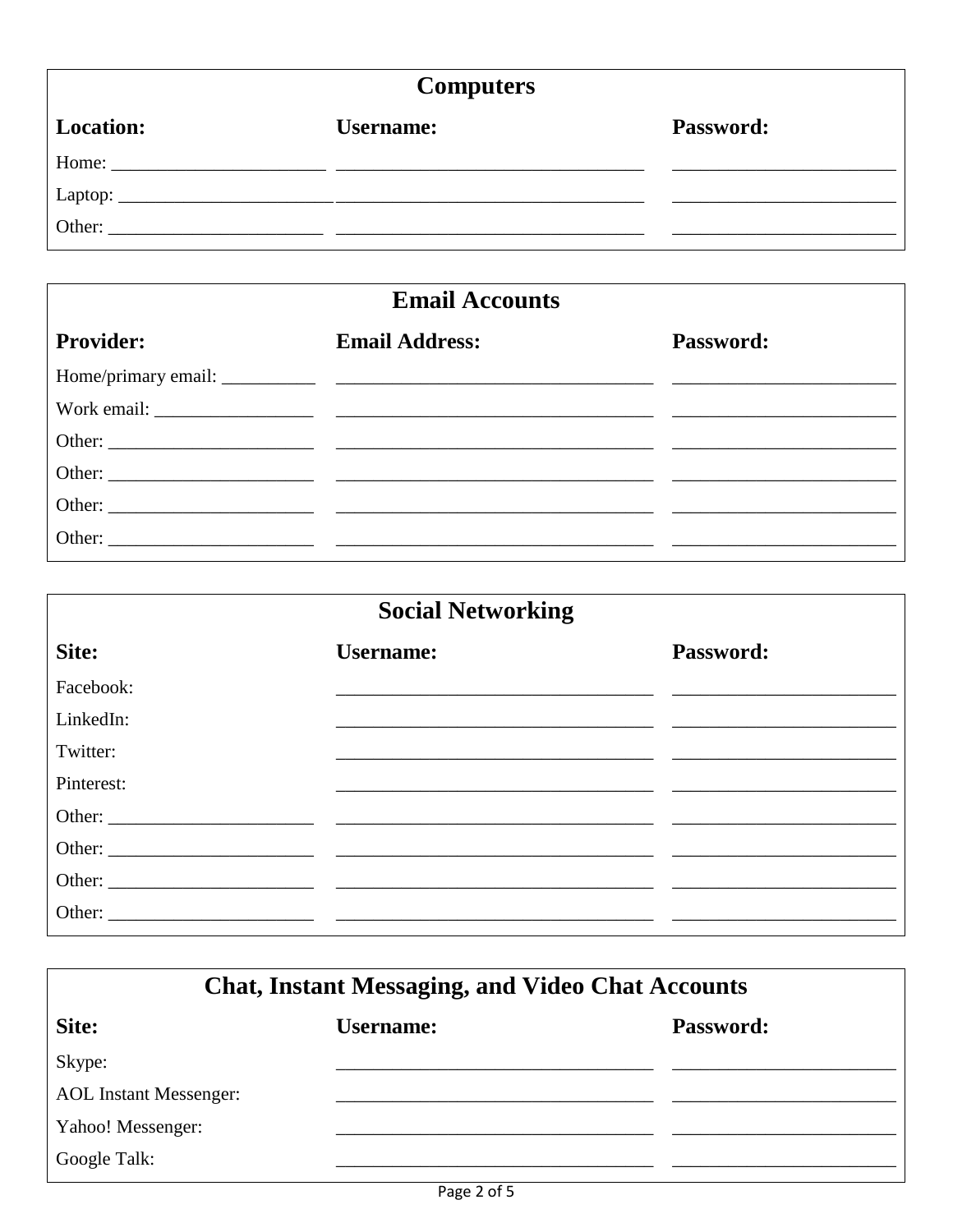| Other: |  |
|--------|--|
| Other: |  |
| Other: |  |
| Other: |  |

| <b>Financial Accounts</b><br>(Banks, Brokerages, Credit Card Companies, Software etc.) |                     |                             |                    |  |
|----------------------------------------------------------------------------------------|---------------------|-----------------------------|--------------------|--|
| <b>Institution:</b>                                                                    | <b>Web Address:</b> | <b>Username:</b>            | Password:          |  |
| <b>ATM / Credit Card Number:</b>                                                       |                     | <b>PIN / Security Code:</b> | <b>Expiration:</b> |  |
| Software: (tax programs, Quicken, etc.)                                                |                     | <b>Username:</b>            | Password:          |  |

| <b>Online Shopping</b> |                  |           |  |
|------------------------|------------------|-----------|--|
| Site:                  | <b>Username:</b> | Password: |  |
| PayPal:                |                  |           |  |
| eBay:                  |                  |           |  |
| Craigslist:            |                  |           |  |
| Amazon:                |                  |           |  |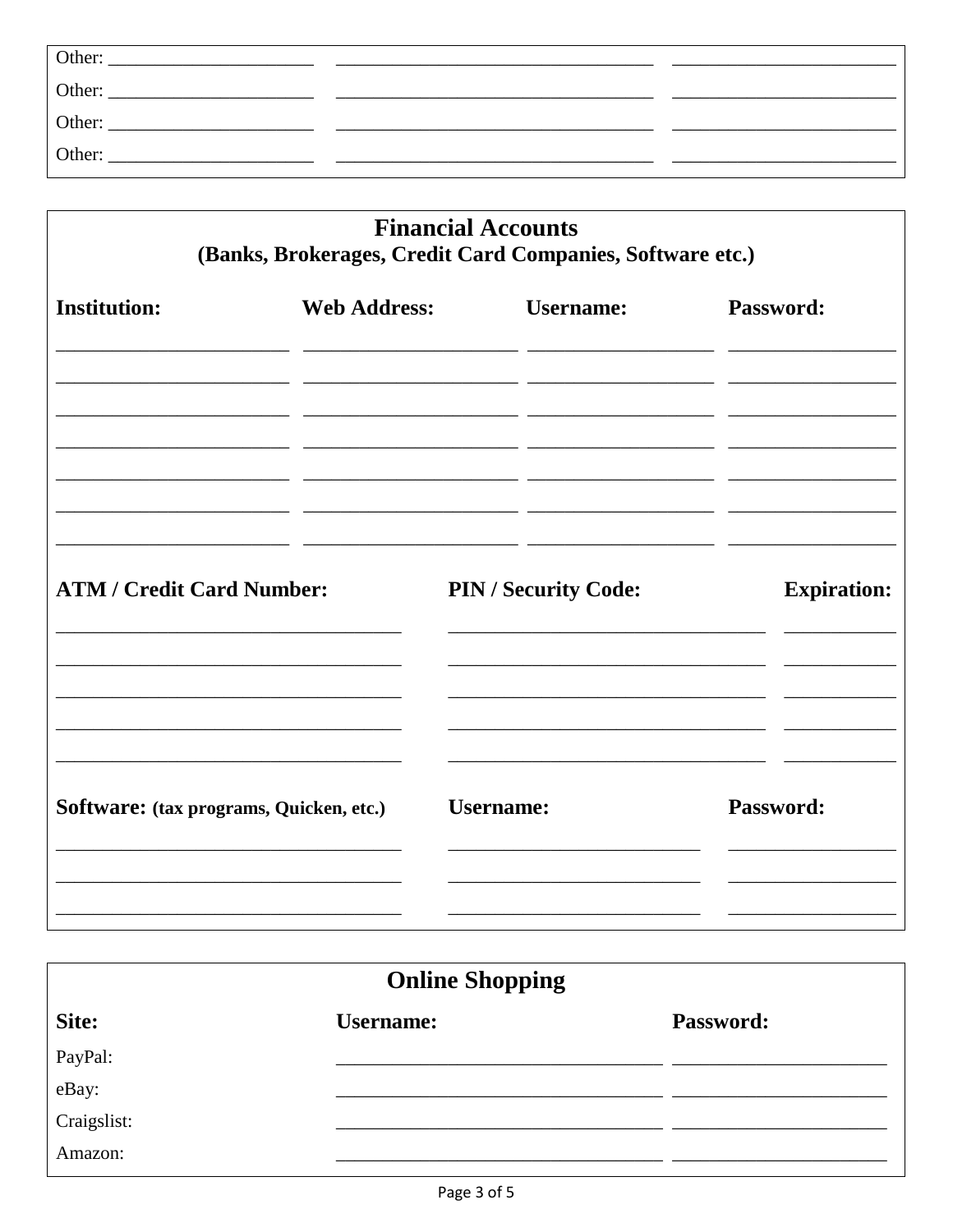| PayPal: |  |
|---------|--|
| Other:  |  |
| Other:  |  |
| Other:  |  |

| <b>Online Storage Accounts</b> |                  |           |
|--------------------------------|------------------|-----------|
| Site:                          | <b>Username:</b> | Password: |
| Dropbox:                       |                  |           |
| Apple iCloud:                  |                  |           |
| Google Drive:                  |                  |           |
|                                |                  |           |
|                                |                  |           |
|                                |                  |           |

| Blogs, Domain Names, Web Pages, etc. |                  |                  |  |  |
|--------------------------------------|------------------|------------------|--|--|
| Site:                                | <b>Username:</b> | <b>Password:</b> |  |  |
|                                      |                  |                  |  |  |
|                                      |                  |                  |  |  |

| <b>Video Games</b>                                           |           |  |  |
|--------------------------------------------------------------|-----------|--|--|
| <b>Username:</b>                                             | Password: |  |  |
| <b>Media Accounts</b><br>(Digital Music, eBook, Video, etc.) |           |  |  |
| <b>Username:</b>                                             | Password: |  |  |
|                                                              |           |  |  |
|                                                              |           |  |  |
|                                                              |           |  |  |
|                                                              |           |  |  |